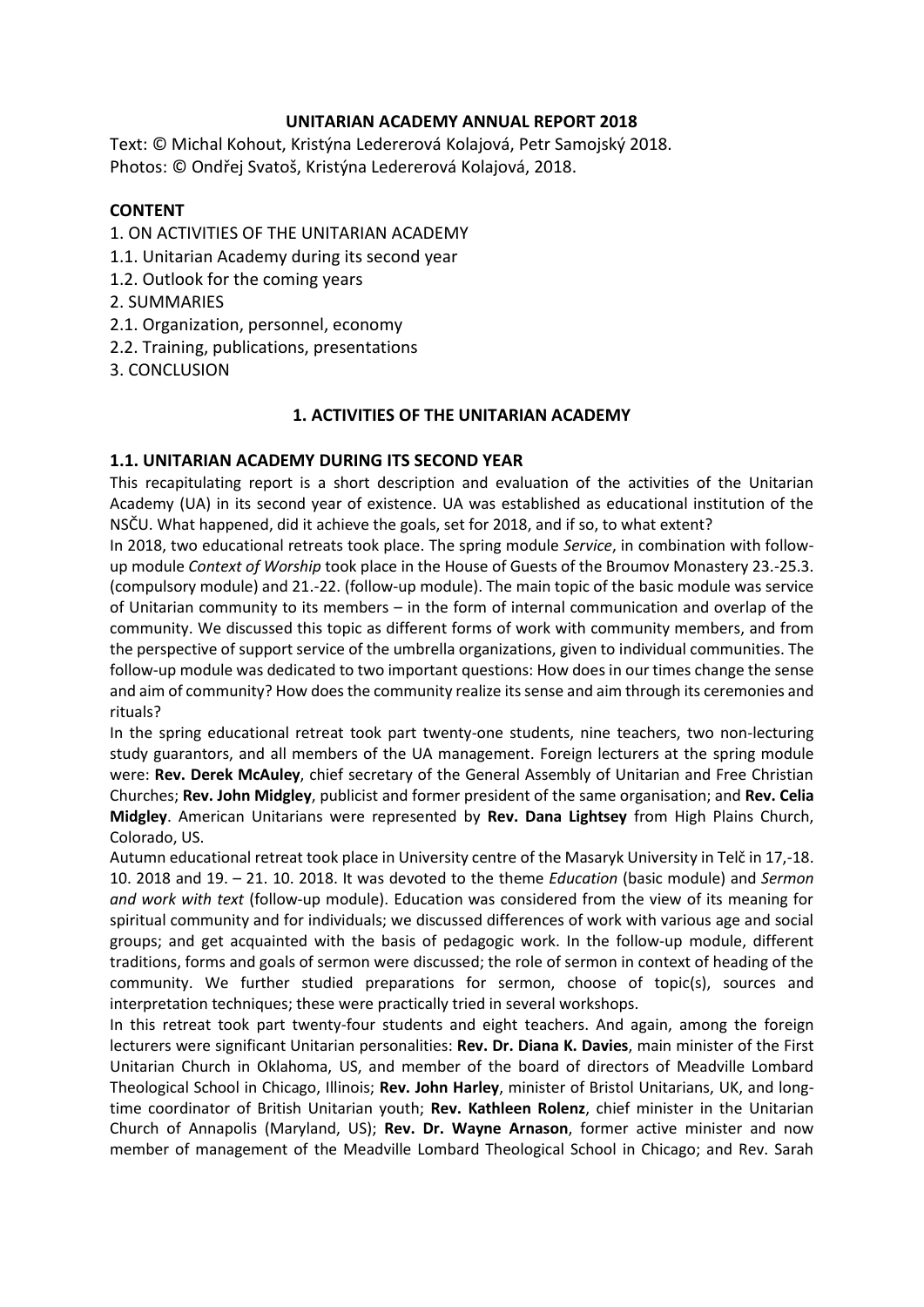Tinker, minister of the London church Kensington Unitarians and head of the section for minister education of the British Unitarian headquarters.

In total, UA had to 31.12.2018 thirty-one students (ten of them in follow-up program for ministry candidates). Long-time systematic work in promotion and widening of translation activities at all the modules is gradually bringing first students from foreign Unitarian organizations.

To mention other activities of the UA in 2018, we succeeded in completion of official requirements for the mentor communities, and first students in the N module started their practical part in two communities. We are successfully working on plans for cooperation with American Unitarian educational institutions - Meadville Lombard Theological School and Starr king School for the Ministry. We visited both institutions again, gradually are working on specification of cooperation conditions in the form of common memoranda. We are also in the process of opening cooperation with the Protestant Theological Institute in Koloszvár. Also, promotions of UA among European Unitarians seem to be successful. In the mid of July (15. – 19. 7.) Petr Samojský and Kristýna Ledererová Kolajová travelled to Netherlands and Belgium to meet with representatives of Unitarians and open-minded religious groups in these countries and talked with them about possible participation of their members, as lecturers or students. UA was promoted at the EUU retreat in Cologne. Besides promotion of the UA and Czech Unitarianism in general, the travels were beneficial in making international contacts and in shooting informational film documents on Unitarian themes. In total, eleven film documents of the edition "Unitarian horizons" (*Unitářské rozhledy*), all of them in Czech with English subtitles. Promotional video of the Unitarian Academy has its English dubbed form. Gradually, we are working on further educational and informative movies. Since 2019, all the movies will be available on our YouTube channel, in following thematic editions: Unitarian and Universalist churches and groups worldwide; Special events; Unitarian organizations and educational institutions; History of world Unitarianism. We started also a Facebook site of the UA: [www.facebook.com/unitarian.academy/,](http://www.facebook.com/unitarian.academy/) in Czech and English.

Anyhow, there is an important item we have not realized yet: start with the planned facultative module of practical spiritual exercises. In present, we have secured the organizational part of its first summer course and its date is given. When asking, how the UA was doing in the second year of its existence, we can conclude, that it was a good and successful year. The main goals, i.e., maintain good quality of education and vital program of basic and follow-up modules were fulfilled. After initial euphory, the UA comes in the phase of operation mode. However, it can be said, that from one module to the other, we achieved many improvements in organization and contents. Activities and development of the UA did not slow down their step and we maintained vividness and attractivity of individual programs. UA can serve to the spread and cultivation of the ideals of free faith and help integration in the NSČU.

*Michal Kohout*

## **1.2. OUTLOOK FOR THE COMING YEARS**

Unitarian Academy as a whole, i.e., its management, students, and supporters, are making together a dynamic team and creative environment, where new impulses occur nearly unbidden. Consequently, there is not scarce of impulses, but even now it is obvious, that their realization in next year will be a great challenge. Ideas, impulses and practical issues must be not the business of professionals and NSČU staff only, but also of members, sympathizers, and volunteers. These are our short- and longtime tasks and aims:

- Start with regular organization of educational retreats of the module Practical spiritual exercises.

- Strengthen systematic work on the module Stay abroad.

- Finalize conditions of cooperation with foreign Unitarian educational institutions Meadville Lombard Theological School, Starr King School for the Ministry and Koloszvári Protestáns Teológiai Intézet.

- Extend and promote the offer of YouTube videos; improve its arrangement.

- Extend promotion on Facebook.

- Prepare evaluation of the first study cycle of the Unitarian Academy and modify preparations for the second cycle according to its results.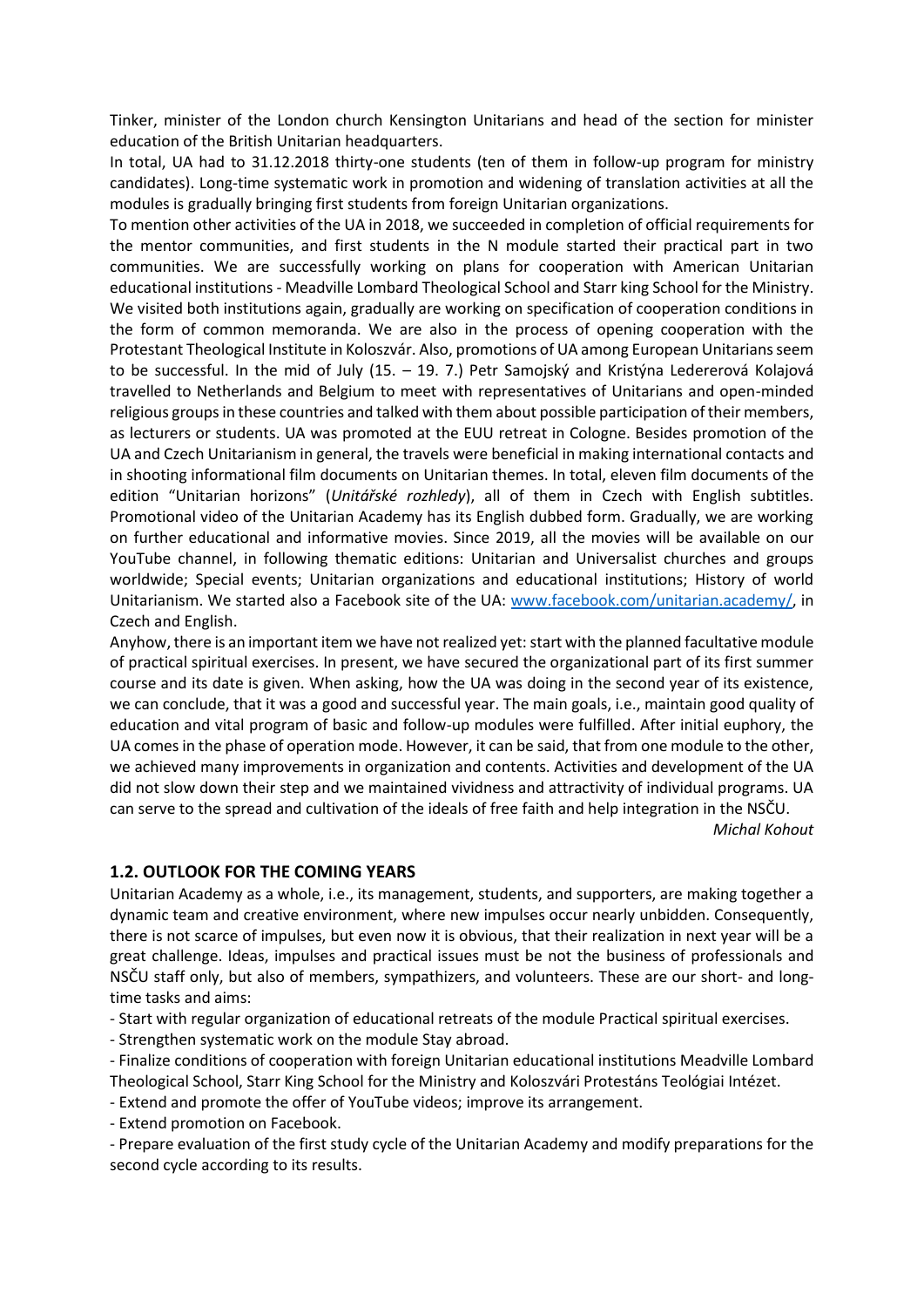- According to practical experiences with different places of retreats, choose a suitable method of finding places for next modules.

- In long-term perspective consider possible further professionalization of the Unitarian Academy.

- Promote offer of study, especially among European Unitarians.

- Practical experiences, questions, challenges, and problems should be, if possible, consulted with partners in foreign educational institutions.

In this summary must be mentioned the need of monitoring views and impressions of participants, lecturers and consider advice of an independent collegium of personalities, active at similar educational institutions. In this, we count also on cooperation with foreign educational institutions, that have long-years professional management and possess practical experiences.

*Petr Samojský*

## **2. SUMMARIES**

### **2.1. ORGANIZATION, PERSONNEL, ECONOMY**

#### **UNITARIAN ACADEMY MANAGEMENT:**

#### *Director:*

- prof. Ing. arch. Michal Kohout, elected for the period 2017-2019 on the basis of a tender

#### *Unitarian Academy Working Committee:*

- prof. Ing. arch. Michal Kohout

- Rev. Petr Samojský, D.Min.

- PhDr. Kristýna Ledererová Kolajová

#### *Unitarian Academy Commission (study guarantors):*

- Mgr. Štěpán Mairovský, elected for the period 2017-2018 on the basis of a tender, resigned with a letter in June 2018.

- PhDr. Kristýna Ledererová Kolajová, elected by the Central administrative board 12. 8. 2018 after the resignation of Mgr. Štěpán Mairovský.

- Rev. Mgr. Vlastimil Krejčí.

- Rev. Petr Samojský, D.Min.
- PhDr. Jana Tichá, Ph.D.

- Mgr. Jiří Motl, Ph.D.

- Mgr. Filip Jaroš, Ph.D.

#### **STUDENTS**

To the 31. 12. 2018, there are 31 students enrolled, 28 of them in process of active studies. 10 students did for various reasons leave their studies during 2018.

ECONOMICS

In 2018, total expenses of the Unitarian Academy made up 398,172 CZK. In 2018, total incomes of the Unitarian Academy were 531,003 CZK (including balance from 2017). To the 31.12.2018, the Unitarian academy has at its disposal 132,831 CZK.

#### OUR SUPPORTERS

In 2018, the Unitarian Academy received financial support from:

- The Religious Society of Czech Unitarians (NSČU) – 350,000 CZK.

- American Unitarian Universalist Association – 116,297 CZK.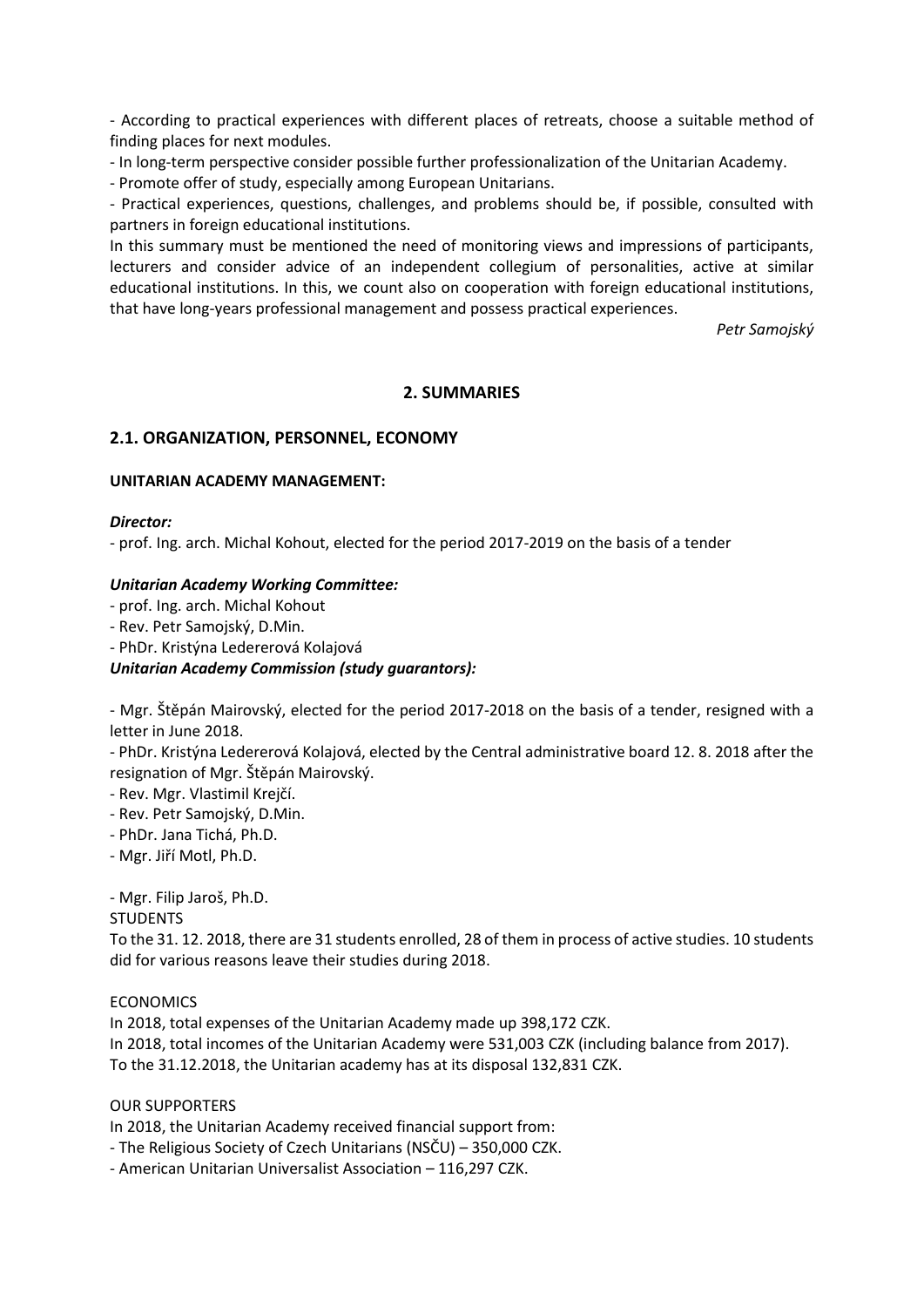- Private donors – 4,500 CZK. *We thank to all our donors for their kind contributions supporting our activities!*

DETAILED ECONOMIC SUMMARY FOR THE YEAR 2018 **Incomes:** Balance from 2018: 25,206 CZK NSČU: 350,000 CZK External grants 116,297 CZK Payments for diets and accommodation: 35,000 CZK Gifts: 4,500 CZK **Total: 531,003 CZK Expenses:** Accommodation and diets (breakfast; lunch): 148,770 CZK (Partly covered by students.) Translations: 36,689 CZK Preparations of common dinners and coffee breaks: 7,663 CZK Travel expenses for foreign lecturers: 84,345 CZK Travel expenses (Czech Republic): 10,305 CZK Rewards for guarantors: 24,000 CZK Honorarium for lecturers: 9,500 CZK **Total: 398,172 CZK**

*We thank all foreign lecturers for their decision to give their lectures for free, and especially to those, who did even refuse covering of their travel expenses. We express out thanks also to those guarantors and members of the management group who work for our Academy voluntarily, and those, who refused covering of their travel expenses. Thanks to their support, the Unitarian Academy saved in 2018 approximately 70,000 CZK, that will be used for further improvement of our activities.* 

*Kristýna Ledererová Kolajová*

## **2.2. TRAINING, PUBLICATIONS, PRESENTATIONS**

Modules studied in 2018

### Spring educational retreat

### **Teachers:**

Derek McAuley, chief secretary of the General Assembly of Unitarian and Free Christian Churches (UK). Rev. Dana Lightsey, High Plains Church, Colorado, US.

Rev. John Midgley, journalist, former president of the General Assembly of Unitarian and Free Christian Churches.

Rev. Celia Midgley, long-time member of the ICUU board.

Rev. Petr Samojský, D.Min., Unitarian Academy.

PhDr. Kristýna Ledererová Kolajová, head of the ÚSS NSČU.

Rev. Vlastimil Krejčí, Unitarian Academy.

Mgr. Karel Frynta, lawyer.

Mgr. Lucie Fulínová, teacher.

## **Module N – Worship in context**

Opened with the educational retreat in Broumov, 21. – 22. 3. 2018

*Lectures:*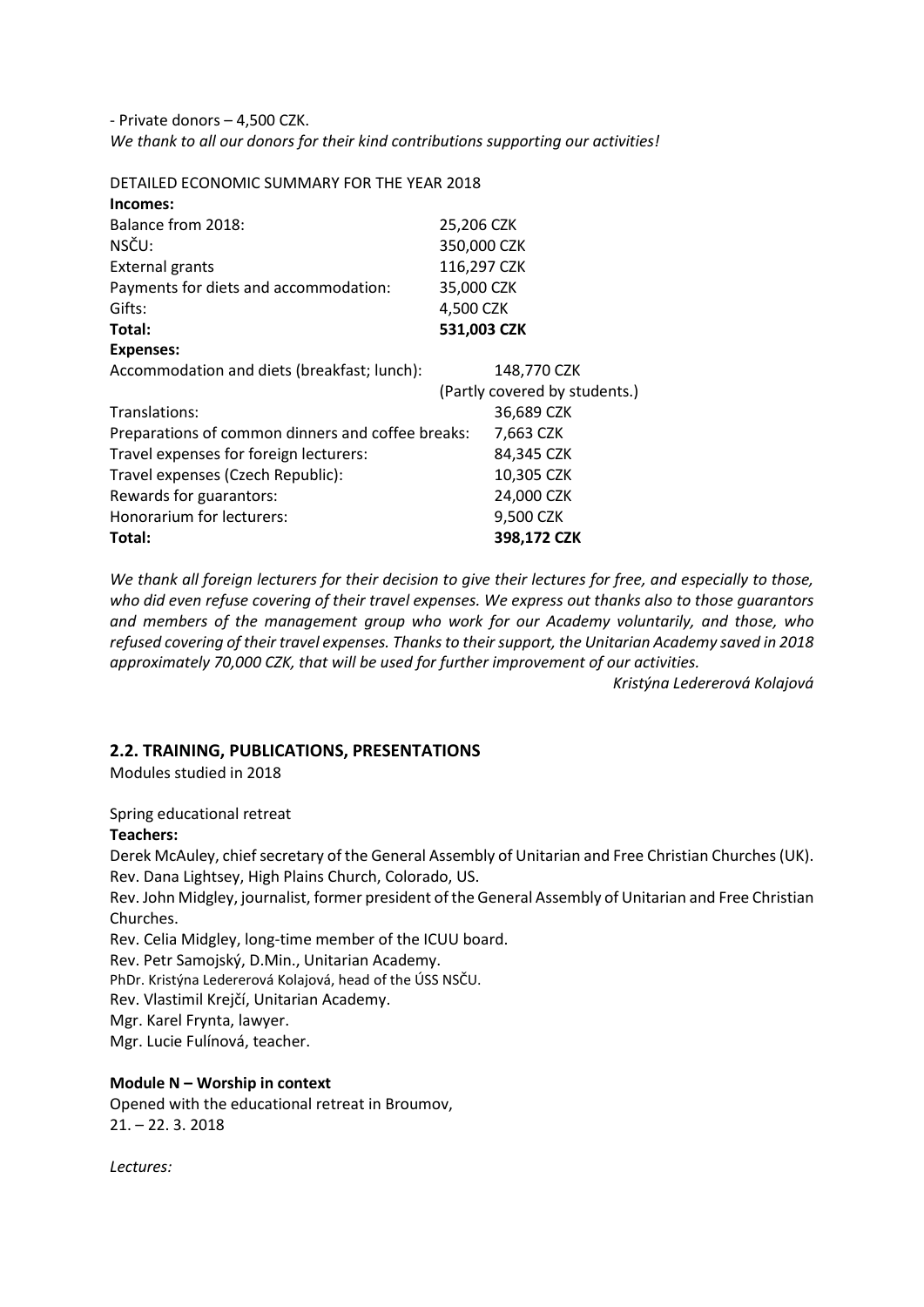## **Unitarian community and worship activities**

Aim and sense of community / Gathering in postmodern times, the notion of conscience of community / Derek McAuley.

Aim and sense of community / Foundations of the Unitarian community and its uniting elements (personal growth, justice, social issues, uniting liturgic elements) / John Midgley.

Aim and sense of community / uniting elements in practice (workshop) / Petr Samojský.

Aim and sense of worship activity / General historical overview + the notion of ministry across the Unitarian world (lecture + video) / Petr Samojský.

### **Spiritual gathering, rituals**

Spiritual gathering / role of priest; tasks of minister, authenticity, natural character (discussion) / Vlastimil Krejčí.

Worship and its leading / What does make a worship (main and additional parts), what is necessary for preparations of a worship / Dana Lightsey.

Worship and its leading / liturgic stability vs. liturgic variability; intimacy vs. public character of the space and time / Petr Samojský.

Worship and its leading / Attributes of minister (cloths, appearance, impression, behaviour, additional objects) / Dana Lightsey.

Unitarian rituals / Basic typology including the basic scheme for leading any type of ritual / Vlastimil Krejčí.

Unitarian rituals / Rites and rituals, prescriptions and customs (discussion) / John Midgley, Celia Midgley.

Special rights of the NSČU / Their legal significance and exercise / Pavel Frynta.

### **Service**

Opened with the educational retreat in Broumov, 23. – 25. 3. 2018

## *Lectures:*

## **Community and its overlap into public sphere**

Multicultural community / Reality of postmodern times, ethic issues of the society and our contribution to their solutions / Derek McAuley.

Multicultural community /multigenerational and multicultural programs, necessity to perceive the service (and relationships and life) as meaningful / John Midgley.

Multicultural community / Czech specific: withdrawnness vs. open environment (workshop) / Vlastimil Krejčí.

Public representation / The meaning of representation, private sphere vs. public role / Derek McAuley. Public representation / Personal limits / Dana Lightsey.

Public speech / Ways of speech, including differences between leadership of lay people and minister / John Midgley, Celia Midgley.

Public speech / Work with text, technique of speech (workshop) / Lucie Fulínová.

### **Programs and work for the community members**

Unitarian worship / The value of specific liturgy and openness of the system, comparison to other traditions / Dana Lightsey.

Unitarian worship / Tradition vs. custom, dynamics of changes (positives, negatives) – involvement of the community in making of worship / Petr Samojský.

Unitarian worship / Symbolics and creative work with symbols (workshop) / Kristýna Ledererová Kolajová.

Other programs as a kind of service for community members (members-only lectures, workshops, Circles of sharing and others) / Petr Samojský.

Other programs as a kind of service for community members (Circles of sharing – workshop) / organized by Petr Samojský.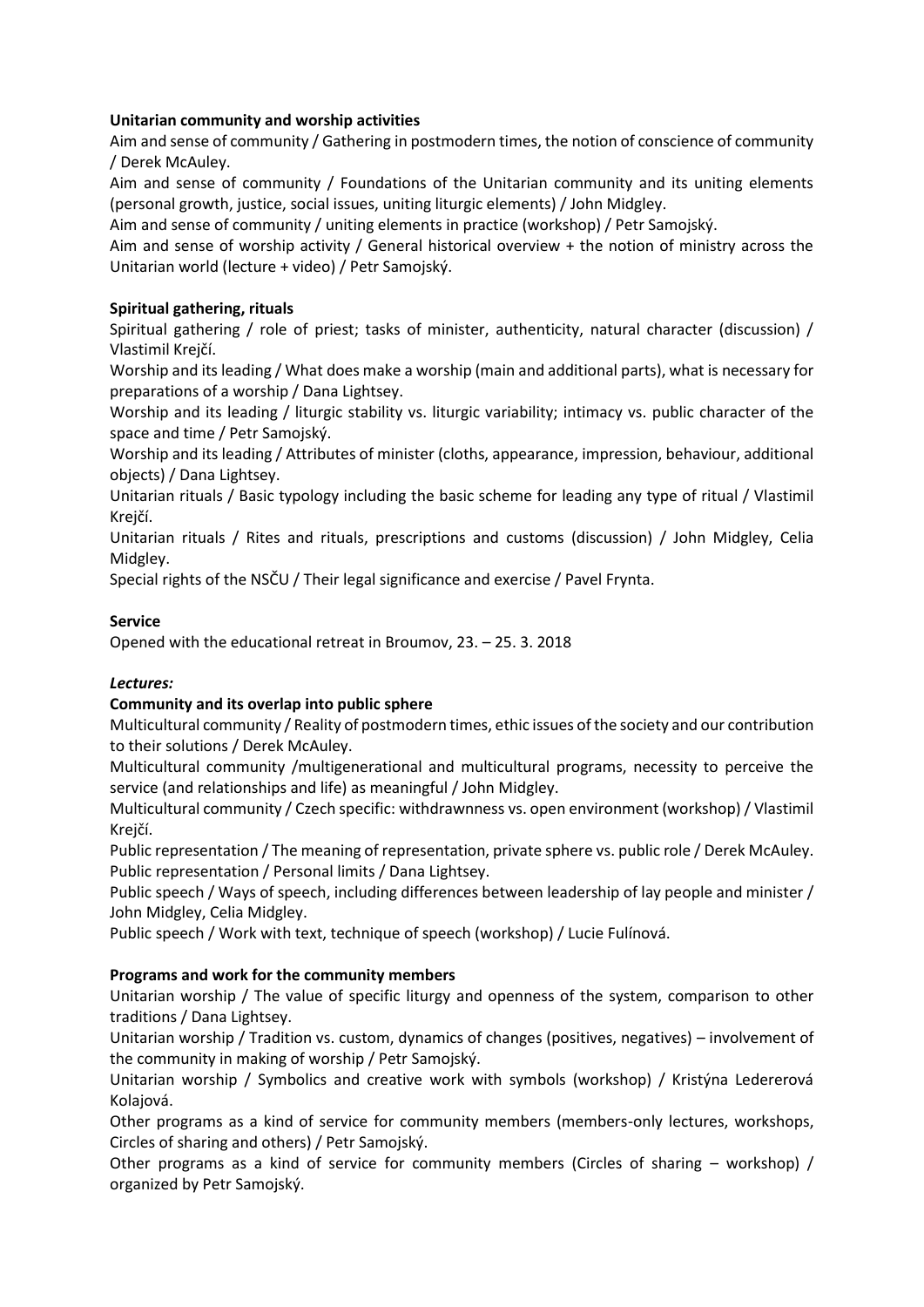Pastoral work / Ways of interaction, tools of pastoral work / Petr Samojský. Pastoral work / How to make an atmosphere of confidence? (workshop) / Vlastimil Krejčí.

## **Institutionalized supported service for communities**

Service for communities / Role of international organizations and institutions / John Midgley, Celia Midgley.

Service for communities / Role of supra regional organizations and institutions (GB) / Derek Mc Auley. Service for communities / Role of supra regional organizations and institutions (US) / Dana Lightsey. Service for communities / Role of supra regional organizations and institutions (Czech Republic) / Kristýna Ledererová Kolajová.

Service for communities / Role of supra regional organizations and institutions (discussion) / hosted by Michal Kohout.

### AUTUMN EDUCATIONAL RETREAT

### *Teachers:*

Rev. Dr. Diana Davies, First Unitarian Church of Oklahoma City, Meadville Lombard Theological School. US.

Rev. John Harley, Bristol Unitarians, UK.

Rev. Dr. Wayne Arnason, Meadville Lombard Theological School. US.

Rev. Kathleen Rolenz, Unitarian universalist Church of Annapolis, US.

Rev. Sarah Tinker, Kensington Unitarians, UK.

Rev. Petr Samojský, D.Min., Unitarian Academy.

PhDr. Kristýna Ledererová Kolajová, head of the ÚSS NSČU.

Mgr. Bára Procházková, professional journalist.

Module N – Part "Speech and work with text" Opened with educational retreat in Telč, 17. – 18. 10. 2018.

### *Lectures:*

### **The aim and sense of a speech**

Tradition / Where does speech come from; freedom of the pulpit and of auditorium banks / Wayne Arnason.

Form / Sermon, lecture, and other forms of presentation / Petr Samojský.

Community / Sermon in the context of community program, theme(s) of the speech, therapeutic effect of the speech and other goals / Sarah Tinker.

### **Preparations of speech**

Sources / Where draw inspiration from; key to the choose of topics, friends, and social group as a source of impulses; shall we rather build on personal experience or objective facts? / Sarah Tinker.

Methods of preparations and presentation / textual exegesis / Petr Samojský.

Methods of preparations and presentation / dramatic reading, off-hand speech / Kathleen Rolenz, Wayne Arnason.

Interpretation / How to find own style + practical illustrations / Petr Samojský. Preparation of the speech – workshop / Petr Samojský.

### EDUCATION

Opened with educational workshop in Telč, 19, - 21. 10. 2018.

### *Lectures:*

## **Importance of education in the Unitarian community**

Importance of education / Contribution of Unitarian communities to the level of education in general, role of ministers / Petr Samojský.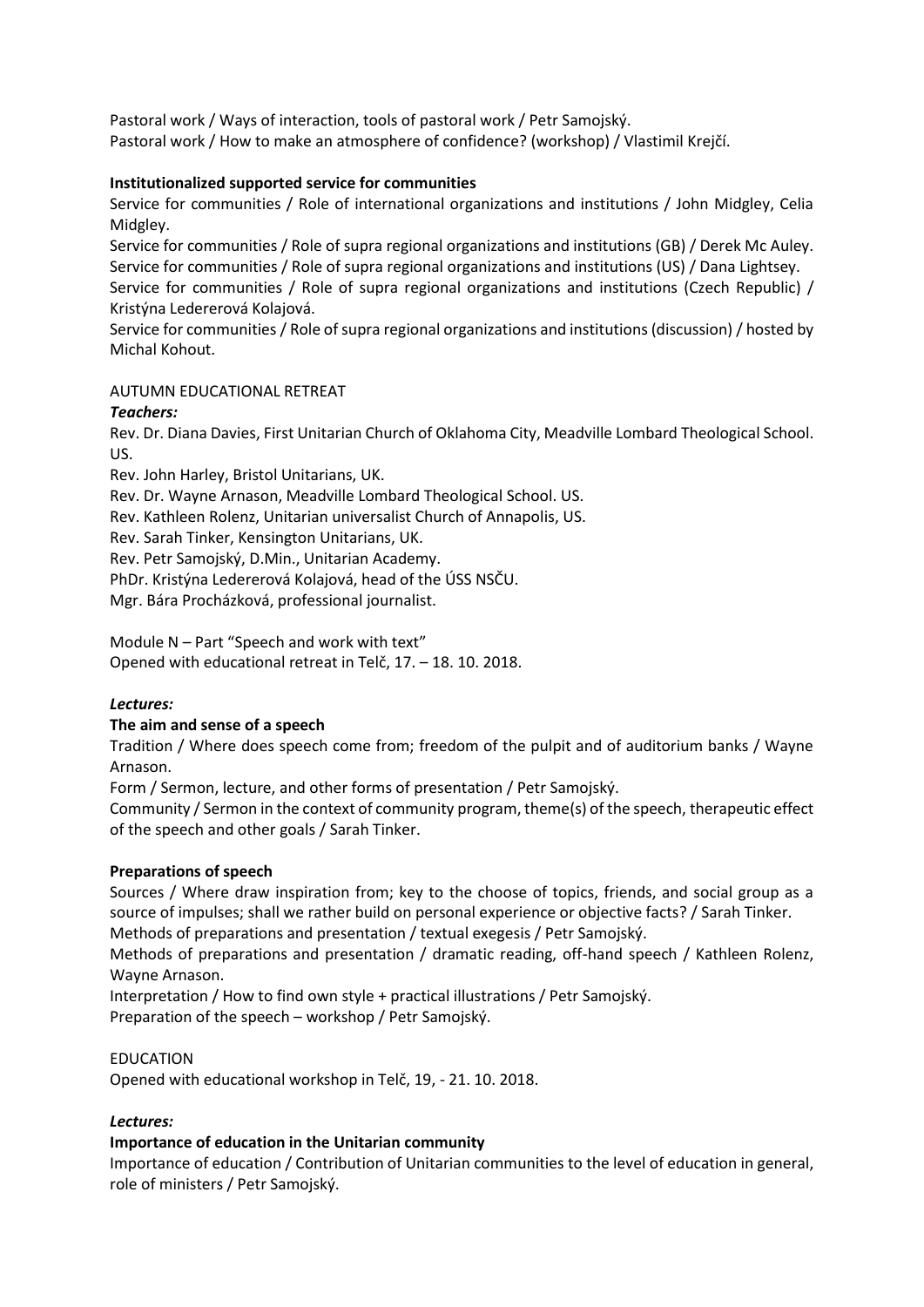Importance of education / Lifelong learning in ministers / Wayne Arnason.

Importance of education / Path to a conscious and responsible community, lifelong education of leaders, active members, volunteers (information, awareness, comprehending of sense, competency/ Kristýna Ledererová Kolajová.

Human life as a whole / What can a community do as prevention of personal crisis? / Kathleen Rolenz. Human life as a whole / Important moments in human life, rites of passage (birth, maturity, wedding, divorce, illness, old age, death...) / Diana Davies.

Human life as a whole / Programs for personal sharing and support (theory and practical illustrations) / Kathleen Rolenz.

## **Education and work with members**

Children / Making a program for children, offer of curriculum, didactic tools, requisites, activities / Petr Samoiský.

Children / Work with parents, work with volunteers / Diana Davies.

Programs for addressing of public (workshop) / Bára Procházková.

Youth / Making a supportive and respecting framework for work with young people / John Harley. Youth / Examples of programs, sources / John Harley.

Adults / Programs meeting the needs and interests of members / Kristýna Ledererová Kolajová.

Adults / Programs leading to membership growth / Kristýna Ledererová kolajová.

## **Pedagogy and Unitarian community**

Theory / Educational goals and competences / John Harley.

Theory / Methods and forms of education and teaching / Diana Davies.

Practice / Presentative skills: verbal, and non-verbal communication / John Harley.

Practice / Making and structure of an educational program / Diana Davies.

Practice / preparation, leading and evaluation of work with a group / Diana Davies.

## WEB OF THE UNITARIAN ACADEMY

Website: [www.unitarska-akademie.cz,](http://www.unitarska-akademie.cz/) including English version. Intranet of the Unitarian Academy: intranet.unitarska-akademie.cz. Facebook: [www.facebook.com/unitarian.academy/.](http://www.facebook.com/unitarian.academy/) YouTube[: www.youtube.com/channel/UCzaRSG020pvbrM\\_szLe2ydQ.](http://www.youtube.com/channel/UCzaRSG020pvbrM_szLe2ydQ)

# **PUBLICATIONS**

## *Promotion materials:*

- Leaflet The Unitarian Academy Religious Education for the Open-minded (Czech).
- Leaflet The Unitarian Academy Religious Education for the Open-minded (English).

# *Working materials for students:*

- P3 Module Educational Retreat, Service. Guidebook. Unitarian Academy 2018, 30 p. (Czech).
- P4, Eduacation Module Educational Retreat. Guidebook. Unitarian Academy 2018, 36 p. (Czech).
- P3 Module Educational Retreat, Service. Guidebook. Unitarian Academy 2018, 30 p. (English).
- P4, Eduacation Module Educational Retreat. Guidebook. Unitarian Academy 2018, 36 p. (English).
- N Module Educational Retreat, Sermon and Working with Text, Guidebook, Unitarian Academy 2018, 15 p. (Czech).
- N Module Educational Retreat, Context of Worship, Unitarian Academy 2018, 35 p. (Czech).
- N Module Educational Retreat, Sermon and Working with Text, Guidebook, Unitarian Academy 2018, 15 p. (English).
- N Module Educational Retreat, Context of Worship, Unitarian Academy 2018, 35 p. (English).

Other working and study materials are published in Czech and English electronically in the pdf format at the intranet of the Unitarian Academy.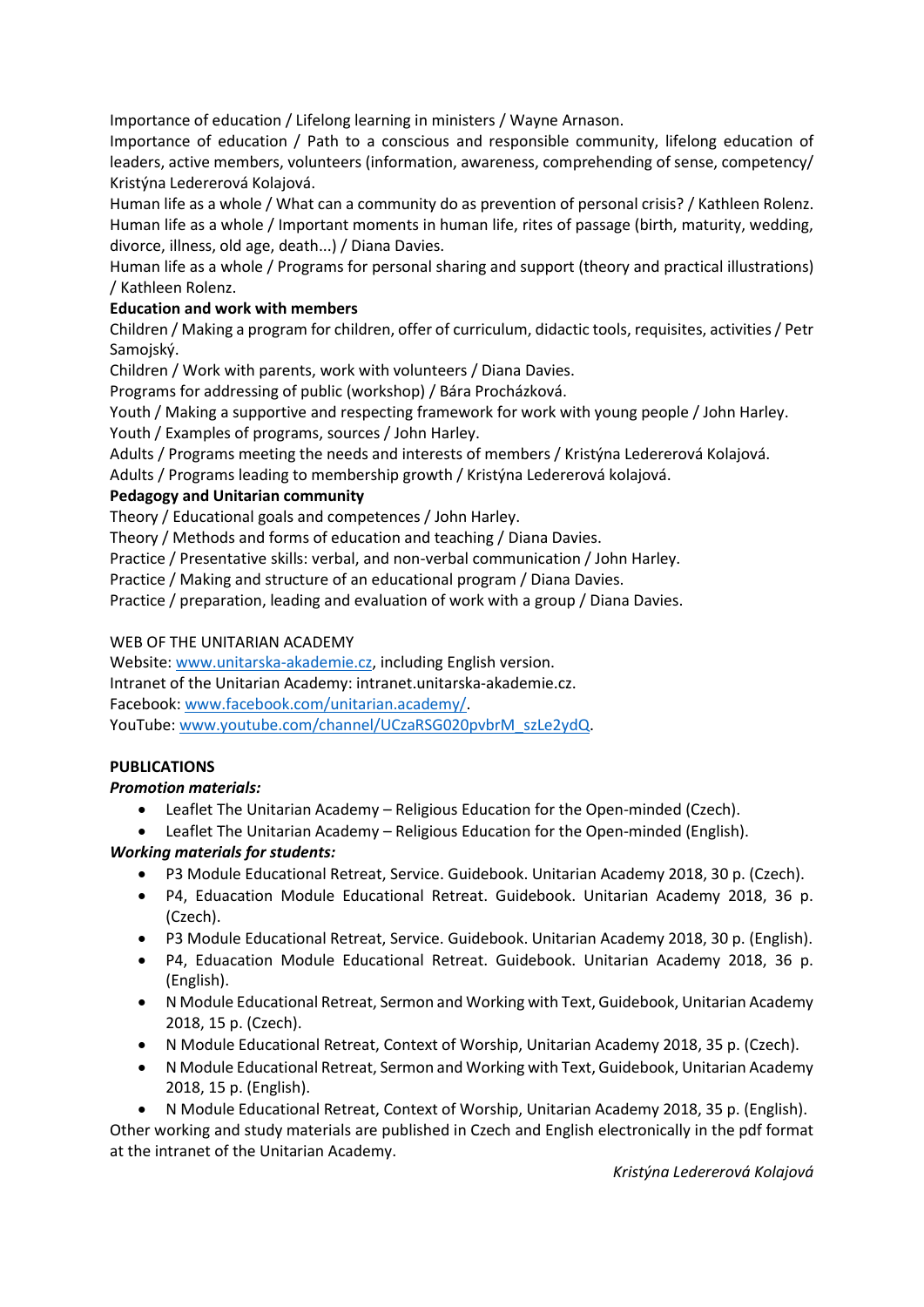#### UNITARIAN UA LECTORS IN 2018

#### **Rev. Dr. Wayne Arnason**

After finishing his active ministry service recently, he is active in the board of Meadville Lombard Theological School in Chicago. For a certain period of his long-time career, he worked also as head of professional group Association of American Unitarian and Universalist Ministers.

With K. Rolenz they wrote a book about Unitarian and Universalist worship entitled *Worship that Works*. Together, they also edited a publication about contemporary Christian and Buddhistic voices in American Unitarianism.

### **Rev. Dr. Diana K. Davies**

She is the main minister of the First Unitarian Church in Oklahoma, US. She is also member of the board of directors of the Meadville Lombard Theological School in Chicago, Illinois. Before starting her activities in Oklahoma, she served as minister of the Unitarian and Universalist Church in Charleston (Maryland). She was ordained in 2017, after absolving the Meadville Lombard Theological School. During her studies, she received a special award for History and Philosophy of Religion.

Before becoming a minister, she worked as professor of Russian literature and Comparative history of literature. In this field, she received Ph.D. She is respected specialist in the field of international education. Her most recent position in university education was vice-president for international initiatives at Princeton University. There she led the project of campus internationalization, led all international partnerships, and supervised educational centres in China and Kenya. In 2017, she worked as a consultant for Meadville Lombard Theological School. There she co-organized all international educational programs, secured cooperation with Unitarian and Universalist organizations abroad.

### **Rev. John Harley**

Since 2017, John is minister of Unitarian church of Bristol Unitarians (Great Britain). Before, he was active as coordinator of activities of the British Unitarian youth for nearly fifteen years. He helped organize the National Youth Programme, focused on activities for young Unitarians in the age between  $7 - 17.$ 

He works also as a teacher of art and as a drama therapist, organizing workshops and other educational activities discovering art and spirituality. He likes to bring creativity and motion in his work.

### **Mgr. Vlastimil Krejčí**

He studied Teaching at the Hussite Theological Faculty of the Charles University in Prague. Before, he had worked for six years in education of adults. His long-term interest is the topic of self-management and personal growth. Therefore, he absolved many self-management seminaries and a coach-training. Nowadays, he works as a minister for the NSČU, in the community in Teplice. His profession, hobbies and spiritual praxis do suitably meet in his past-time archery.

### **PhDr. Kristýna Ledererová Kolajová**

A historian, editor. She studied at the Historical Institute of the University of South Bohemia in České Budějovice, her subject was the History of Culture. Her doctor's degree she achieved in the field Czech History. After her studies, she worked in the National Heritage Board as the head of the Department of presentation and specialized promotion, later as expert redactor and editor of the magazine "Preservation of Document Reports" (*Zprávy Památkové péče*). Since 2015, she is the head of the "Religious Society of Czech Unitarians" (Náboženská společnost českých unitářů). In this organization, she works in the field of education, publishing, and promotion. Since 2012 she leads and edits the magazine "Creative Life" (*Tvůrčí život*), regularly contributing in it.

#### **Rev. Dana Lightsey**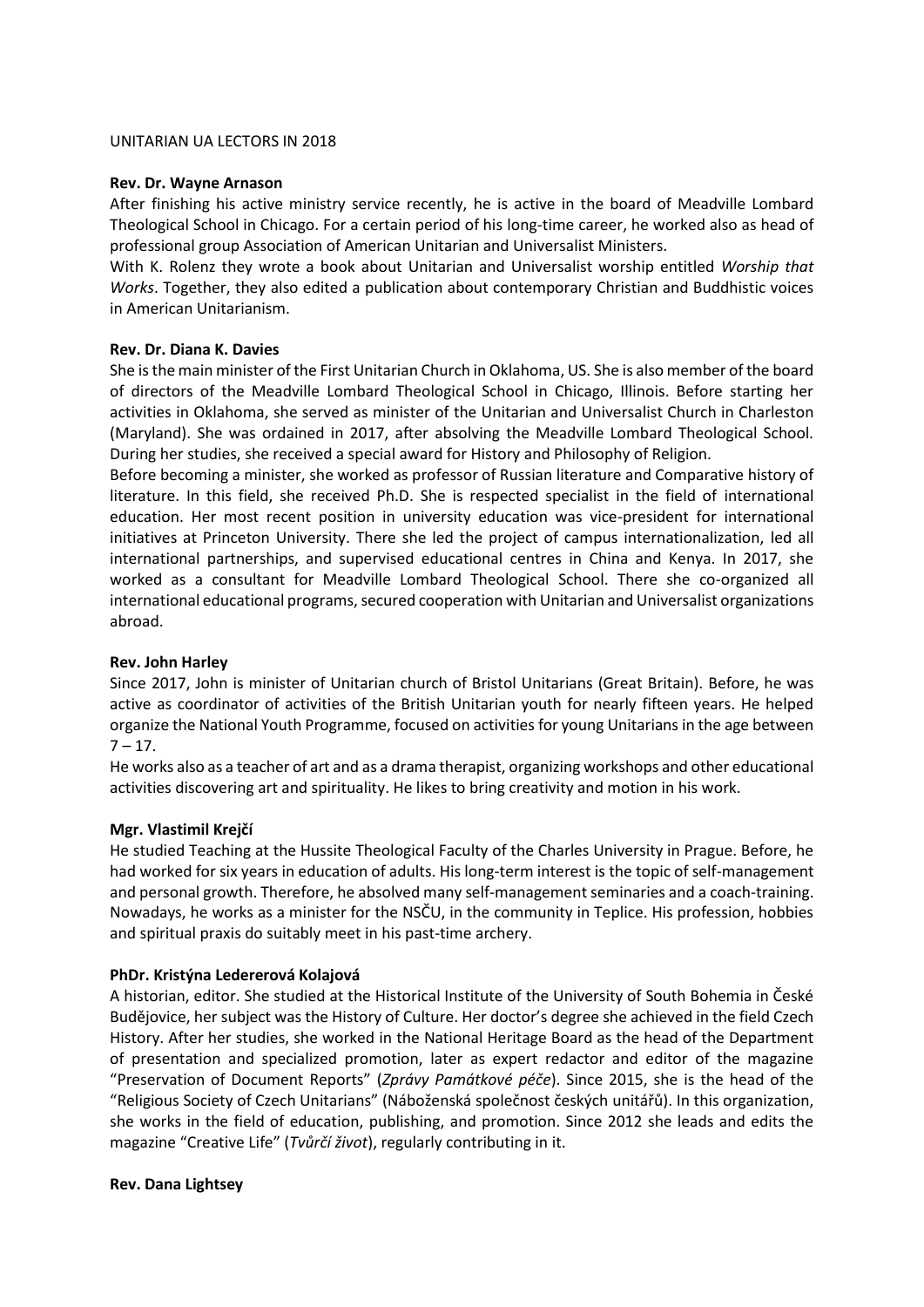Since 2014, she works as minister in the Unitarian High Plains Church, Colorado, US. She was ordained in 2019 and her first minister place was Unitarian and Universalist Church in Cheyenne, Wyoming. Between 2012 and 2014 she worked as second minister in Jefferson's Unitarian Church in Golden, Colorado. Before becoming a minister, she was a music teacher for seventeen years.

### **Mgr. Derek McAuley**

Since 2009 he is the chief secretary of the General Assembly of Unitarian and Free Christian Churches. Recently, he is active in the project for professional preparation and education of British Unitarian ministers and for lay leadership of the communities. He was born in North Ireland and studied at the Queens' University in Belfast, Politic science, and Economy. After he continued at the University of Liverpool, where he studied Social care and Management. At first, he was professionally engaged in management of societies providing health care, after he worked in the field of mental health and public service in south-west England. Between 2013-14 he worked as member of administrative board of the Society for interreligious dialogue in United Kingdom; it is an organization supported directly by the UK government. Recently he is head of the International Association for Religious Freedom (IARF) for Europe and Middle East. He is also an advocate of the rights of same-sex couples. He is member of the Royal Society of Arts and member of the management of the society McDoudlas Trust, that supports human rights worldwide.

#### **Rev. John Midgley**

Publicist, former president of the General Assembly of Unitarian and Free Christian Churches. He is an emeriti Unitarian minister. After receiving his ordination, he was teaching at the Unitarian College in Manchaster for more than twenty years. He also taught at the University of Manchaster. As minister, he was serving in various Unitarian churches in north-west England for more than forty years. After leaving active minister service, he was active as head of the board of British Unitarian magazine Inquirer. He still belongs to regular correspondents of this magazine. He also wrote several book about Unitarianism.

#### **Rev. Celia Midgley**

British emeriti Unitarian minister. After absolving her university studies in Manchester, she worked as a teacher. After, she became secretary for religious education of youth for the General Assembly of Unitarian and Free Christian Churches. More than twenty years she spent in active minister service, mostly in Unitarian churches of north-west of England. Now she works as a secretary for British professional Association of Unitarian ministers. For many years, she works in the ICUU board.

#### **Rev. M. Div. Petr Samojský, D. Min.**

He is a minister of NSČU. His master's degree he received at the Meadville Lombard Theological School in Chicago and his doctor's degree at the Chicago Theological Seminary. For a long time, he has been occupied with systematic Unitarian education of ministry and laymen leaders. He is active in the field of international Unitarian activities. He is the author of many studies on the personality of N. F. Čapek and early Unitarianism in the Czechoslovakia, written in Czech and English. He is the author of the books "Spirituality (not only) for sceptics" (*Spiritualita (nejen) pro skeptiky*), "The Adventure Called Wedding" (*Dobrodružství zvané svatba*), "Landscape as a Spiritual Heritage" (*Krajina jako duchovní dědictví*) and co-author of books "Do we know, that we are not alone? Three Pillars of the Unitarian Theology" (*Víme, že nejsme sai? Tři pilíře unitářské teologie*), "At the Coast of the Ocean of Truth" (*Na pobřeží Oceánu Pravdy*) and editor of the publication "It is beautiful to live" (*Krásně je žít*).

#### **Rev. Sarah Tinker**

Since 2005, Sarah is a minister in London church Kensington Unitarians – the church with longest Unitarian tradition in Great Britain. (It was founded by Theophil Lindsey in 1775.) Sarah is actively contributing to progress of educational programs for British Unitarian ministers and lay leaders.